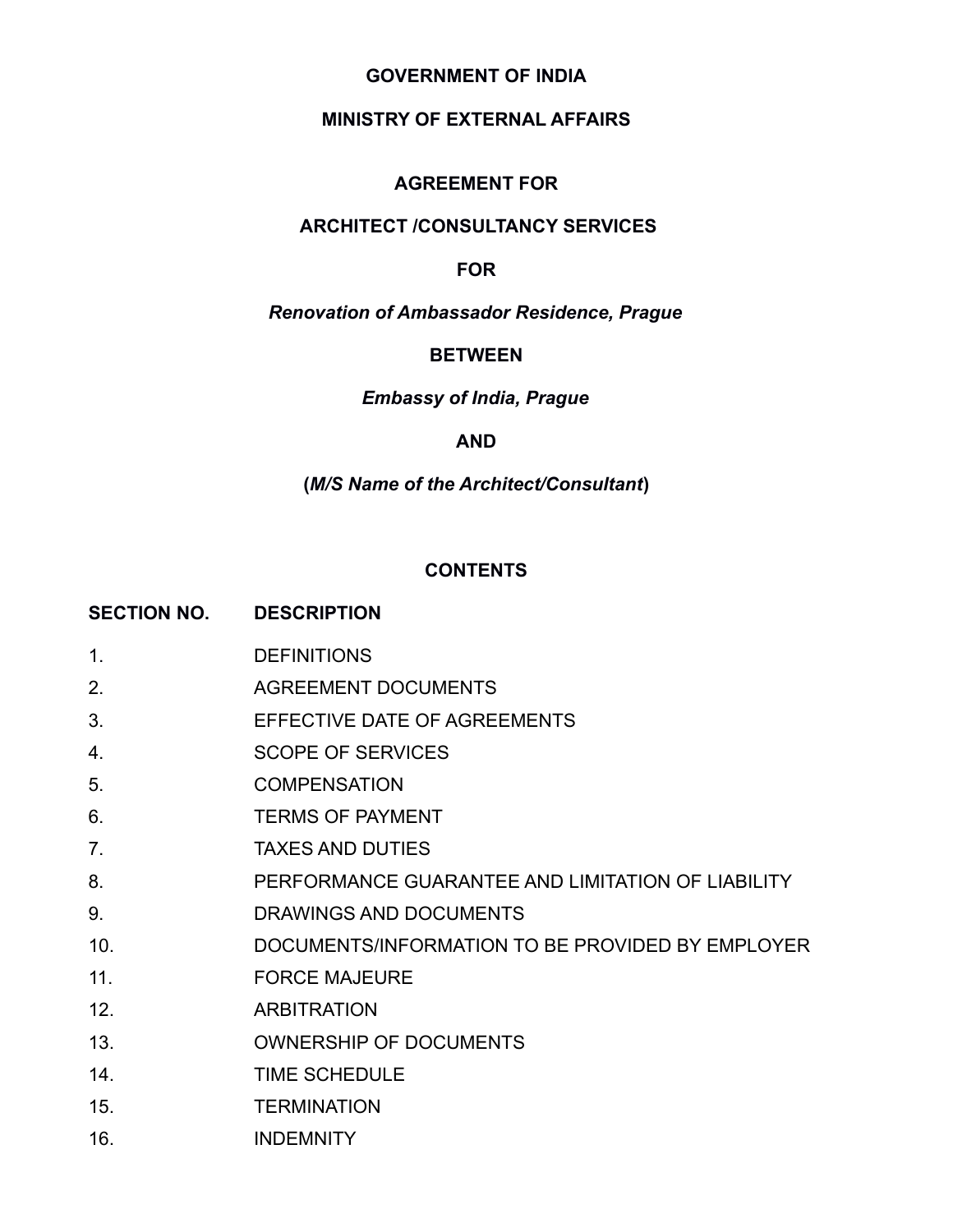| 17. | <b>LANGUAGE AND MEASUREMENT</b>          |
|-----|------------------------------------------|
| 18. | <b>ADDITIONAL SERVICES</b>               |
| 19. | <b>MODIFICATIONS TO AGREEMENT</b>        |
| 20. | <b>VALIDITY OF CONTRACT</b>              |
| 21. | <b>APPROVALS</b>                         |
| 22. | <b>CO-OPERATION BETWEEN PARTIES</b>      |
| 23. | <b>ENTIRE AGREEMENT</b>                  |
| 24. | <b>CONFIDENTIALITY</b>                   |
| 25. | REPRESENTATION WARRANTIES AND DISCLAIMER |
| 26. | <b>WAIVER</b>                            |
| 27. | <b>SEWERABILITY</b>                      |
| 28. | <b>SURVIVAL</b>                          |
| 29. | <b>NOTICES</b>                           |

This Agreement (hereinafter referred to as `AGREEMENT') is drawn on \_\_\_\_\_\_\_\_\_\_2021 **at Embassy of India, Prague.**

### **By and Between**

*Embassy of India, Prague* (hereinafter referred to as `Employer' which expression shall unless repugnant to the context on meaning thereof be deemed to include its successors and assigns) on the First Part

### **AND**

*M/s (Name of the Architect/Consultant)* (hereinafter referred to as **`Architect/Consultant'**, a company registered in **\_\_\_\_** and having its registered office at *No. \_\_\_\_\_ (address).*

### **WHEREAS**

i. *Embassy of India, Prague* intends to engage an Architect/Consultancy agency for ARCHITECT/**CONSULTANCY SERVICES/PROJECT MANAGEMENT** (hereinafter referred to as 'the Services') for (*Renovation of Ambassador Residence, Prague*) (hereinafter referred to as `the Project').

ii. It is agreed by each of the party that the Architect/Consultant will act as its representative to do or execute all acts and things, in connection with this AGREEMENT.

iii. *Embassy of India, Prague* agrees to engage Architect/Consultant for performing such services:

Now this AGREEMENT witnesseth and it is hereby mutually agreed by and between the parties as follows: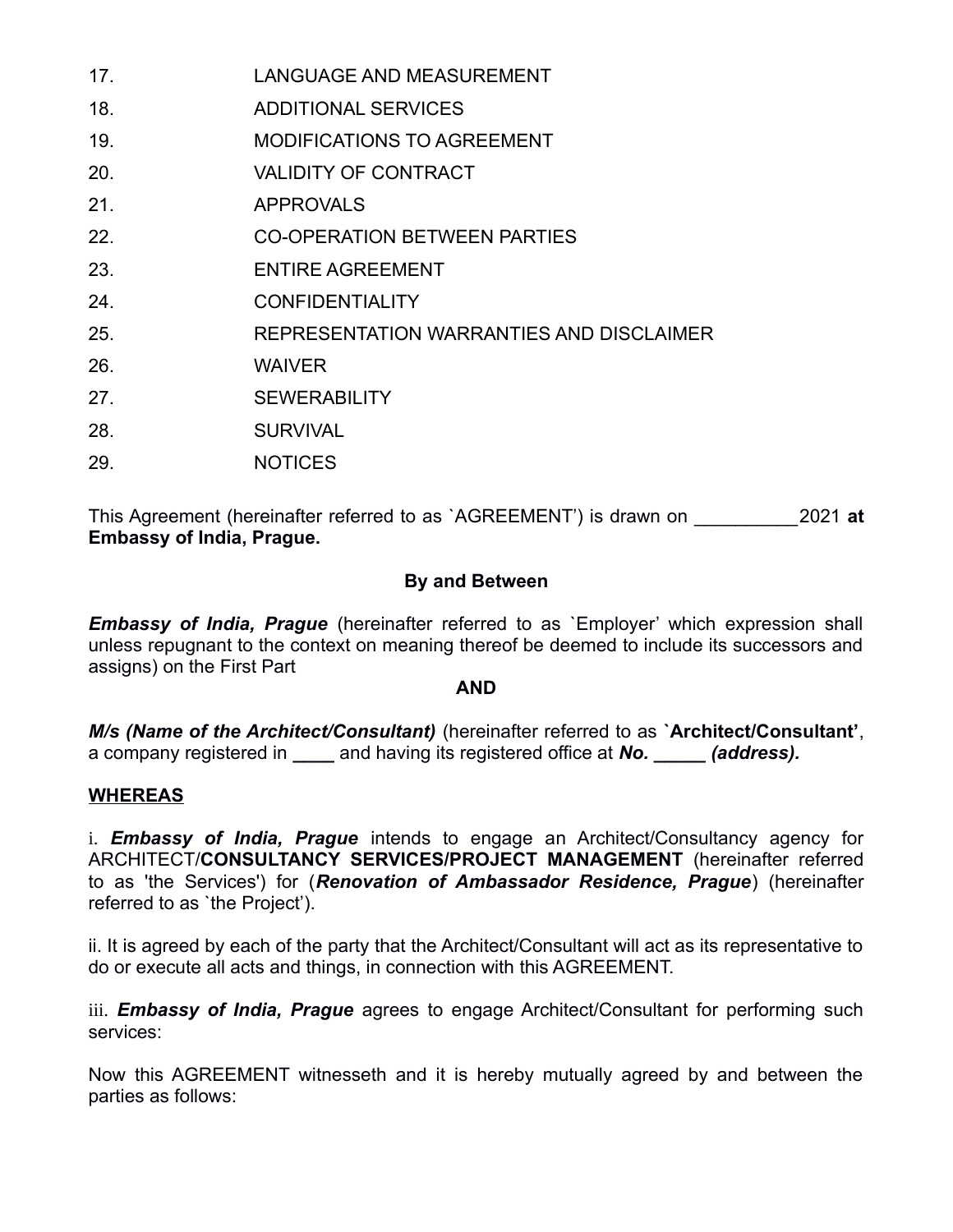### **SECTION 1: DEFINITIONS:**

i. For the Purpose of this AGREEMENT, unless otherwise specified or repugnant to or inconsistent with the subject, content or meaning thereof, the following terms shall be deemed to have the following meanings.

ii. 'AGREEMENT' shall mean this AGREEMENT including all sections, annexures and appendices hereto and all documents herein attached and amendments to be made to the 'AGREEMENT', if any, which the parties may hereafter mutually agreed in writing.

iii. 'Date of Acceptance' shall mean the date on which Employer confirms written acceptance to Consultant's SERVICES.

iv. 'Architect/Consultant' shall mean *M/s (Name of the Architect/Consultant)* as company registered in \_\_\_\_ having its registered office at \_\_\_\_\_\_\_\_\_\_\_**(Address)**.

v. 'Parties' shall mean *Embassy of India, Prague* and *M/s (name of the Architect/Consultant)* collectively.

vi. 'Services' shall mean the responsibilities to be discharged by the Architect/Consultant for fulfilling its obligations under this AGREEMENT as defined under Section 4 **`SCOPE OF SERVICES'** of this AGRFFMENT.

vii. 'Architect' shall mean *M/s (name of the Architect/Consultant).*

viii. 'EOI' shall mean Expression of Interest document issued by the Employer.

ix. 'RFP' shall mean Request for Proposal document issued by the Employer.

x. 'LOI' shall mean Letter of Intent issued by the Employer.

xi. 'Estimated cost of a package' would mean the cost estimate prepared for a package using the tender quantities given by the Architect/Consultant and approved by the Employer.

xii. 'Estimated Project Cost' would mean the estimated Construction cost as per the Detailed Project Report submitted by the Architect/Consultant and approved by the Employer.

xiii. 'Executed cost of a package' shall mean the value of awarded contract adjusted for any revision in scope and any cost variations.

### **SECTION 2: AGREEMENT DOCUMENTS:**

The following documents shall be deemed to form and be read and construed as an integral part of the AGREEMENT:

i. RFP document issued by the Employer. (Annexure–1) *(Enclosed).*

ii. Architect' s/Consultant's proposal No……….dated……along with all the submissions and enclosures (Annexure – 2)**.**

iii. Bank Guarantee for performance security (Annexure – 3) **(To be submitted by the Architect/Consultant at the time of signing the Agreement).**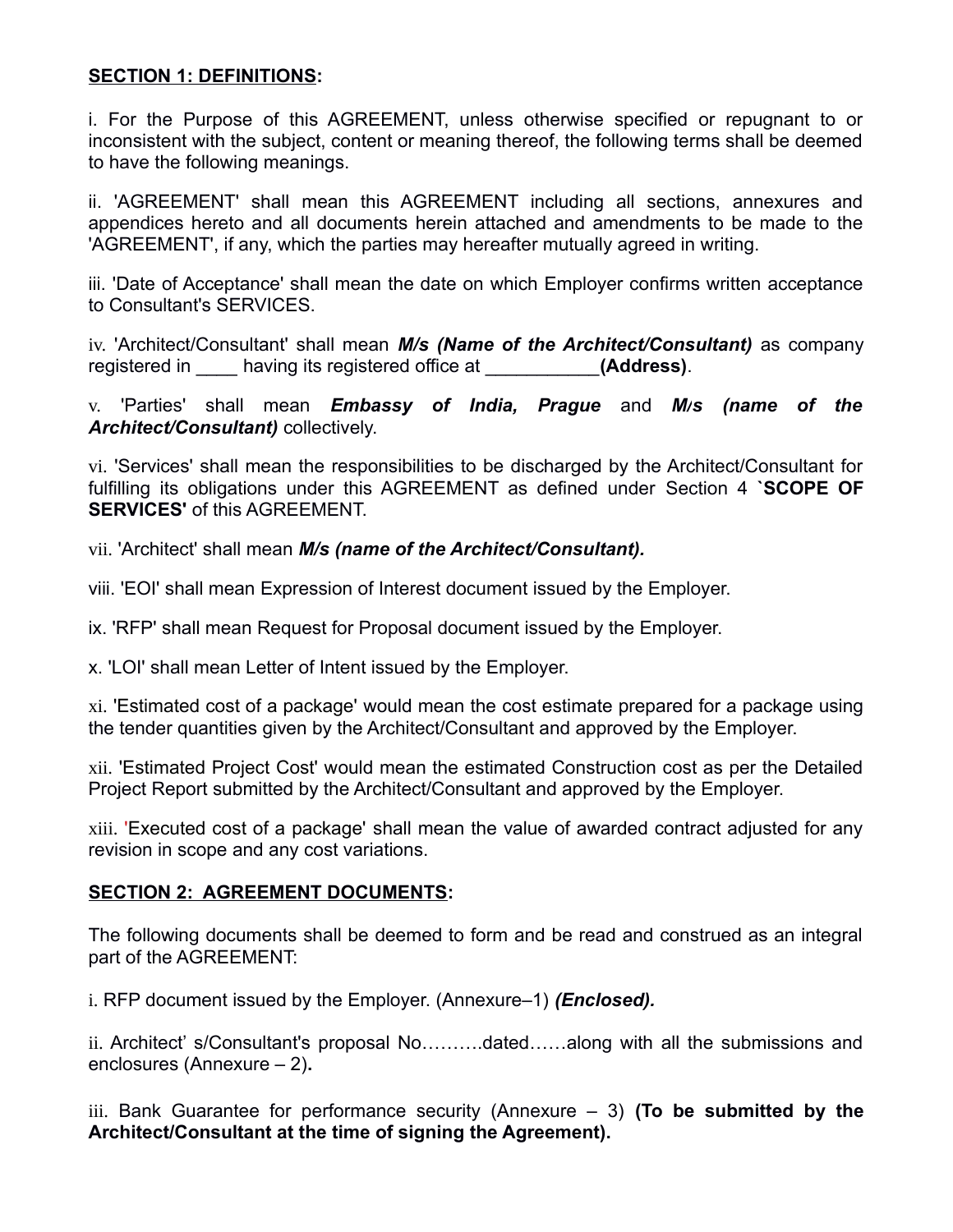iv. Correspondence between Architect/Consultant and the Employer before signing of the agreement. (Annexure – 4) (*To be enclosed by the Embassy of India, Prague vide* letter **Nos. \_\_\_ dated** \_\_\_**, 2020** (**E***nclosed).*

v. LOI issued by the Employer vide letter **No.\_\_\_ dated** \_\_\_\_ **2021** (*To be indicated by the Embassy of India, Prague*) (Annexure – 5) (**E***nclosed).*

vi. The above documents combined together shall form the part of the agreement and shall be enclosed as Annexures to this **AGREEMENT**. The aforesaid documents shall be taken as complementary and mutually exploratory of one another.

## **SECTION 3: EFFECTIVE DATE OF AGREEMENT:**

Notwithstanding the date of its execution, the AGREEMENT shall be deemed to have come into force with effect from \_\_\_\_\_\_\_\_\_\_day \_\_\_\_\_\_\_\_\_month\_\_\_\_\_\_\_\_\_\_\_\_\_\_\_year.

### **SECTION 4: SCOPE OF SERVICES:**

The scope of Services shall be as per Section 4 of RFP document referred to in Section 2 of this AGREEMENT.

### **SECTION 5: REMUNERATION:**

**5.1** For the scope of services identified under Section 4 of this AGREEMENT, the Employer shall pay the fees to the Architect/ Consultant as follows:

| <b>Particulars</b>                                                                                                                                                                                     | Fee in % of of the project cost, which<br>will be either the estimated cost or the<br>tendered cost, whichever is lower |
|--------------------------------------------------------------------------------------------------------------------------------------------------------------------------------------------------------|-------------------------------------------------------------------------------------------------------------------------|
| ARCHITECT/CONSULTANCY SERVICES FOR Architect/Consultancy Fee @ ____ % of<br><b>Renovation</b> of Ambassador Residence, the project cost which will be either the<br>Sarecka 1540/7, Dejvice, Prague 6. | estimated cost or the tendered cost,<br>whichever is lower.                                                             |

### **Notes:**

i. The said fee is exclusive of VAT/ Service Tax.

ii. If the project duration extends beyond the time schedule as per Section 14 of this agreement, the Architect/Consultant agrees to provide services to the extended time schedule and the fee for the services for the extended period shall be governed as per Para 5 of the RFP document referred to in Section 6 of the Agreement.

**5.2** The Architect/Consultant shall be jointly and severely responsible for the successful performance of the scope of services as per this contract.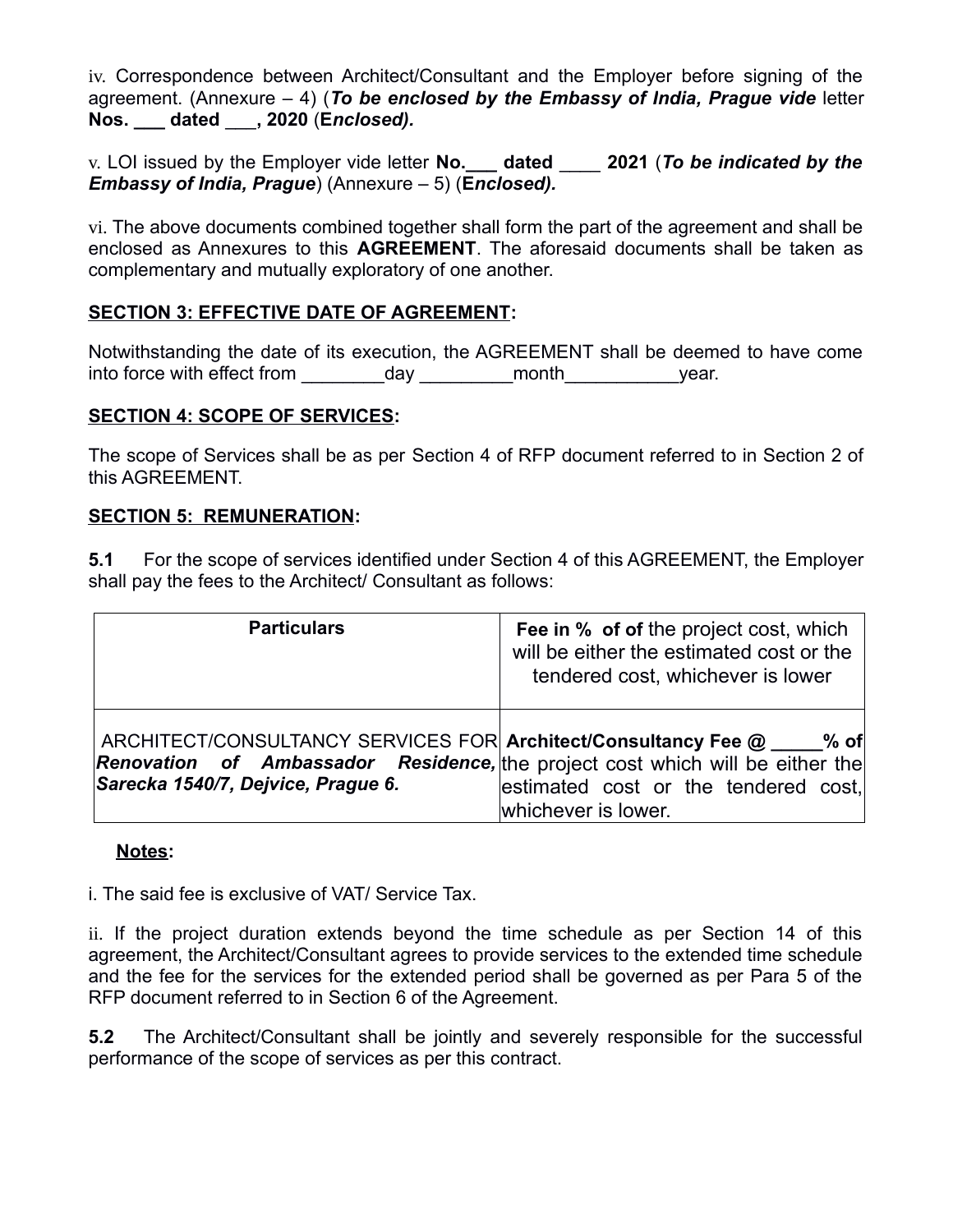### **SECTION 6: TERMS OF PAYMENT:**

**6.1** The Architect/Consultant shall be entitled for payment of fees as percentage (*as quoted in the financial bid*) of the project cost, which will be either the estimated cost or the tendered cost, whichever is lower. This payment shall be excluding VAT, taxes, etc.

**6.2** The fee to the Architect/Consultant, indicated in Section 5 of this AGREEMENT, shall be paid as per Para 5 of RFP. Payments made to the Architect/Consultant for various stages shall be running account bills and shall be adjusted against the final fee payable. The payments will be made after successful realization of the objectives at each stage as Para 5 of RFP.

**6.3** 60% of the consultancy fee will be released to the consultant in per-construction stage and 40% consultancy fee will be paid during construction phase.

**6.4 Retention Money**: 5% of the Architect/Consultancy Fee shall be held back from each payment, as Retention money. Half of this 5% of the Architect/Consultancy fee shall be released after one month of issue of completion certificate to the Contractor and remaining half shall be released after one year from that date.

### **6.5 Payment of reimbursable**

6.5.1 In addition to Architect/consultancy fees specified above, the Architect/Consultant will be reimbursed actual expenditure incurred, on rendering the following services:-

i. Soil Test, Laboratory tests, investigations, site survey or any other investigation report or any other services required for the project.

ii. Payment for statutory clearances as per local law, will be reimbursable with the prior approval of **Embassy of India, Prague**.

iii. Any tax levied by law, as applicable.

iv. The **Embassy of India, Prague** can also make direct payment/ reimbursement to the concerned agencies through which the services are organised/rendered and Architect/ Consultant shall fulfill their obligations as per the RFP & this agreement.

6.5.2 The Architect/Consultant would **not** be entitled for reimbursement of expenditure towards stationery, transport, incidental expenditures, communications (telephone, internet etc.), site office, equipment, etc. which are part and parcel of administration of the Architect/Consultant's services.

**6.6** As early as possible but not later than fifteen (15) working days of completion of a stage, the Architect/Consultant shall submit invoices along with appropriate supporting documents for claiming the fee due.

### **SECTION 7: TAXES AND DUTIES:**

The Remuneration indicated in Section 5 of the agreement is exclusive of the service tax.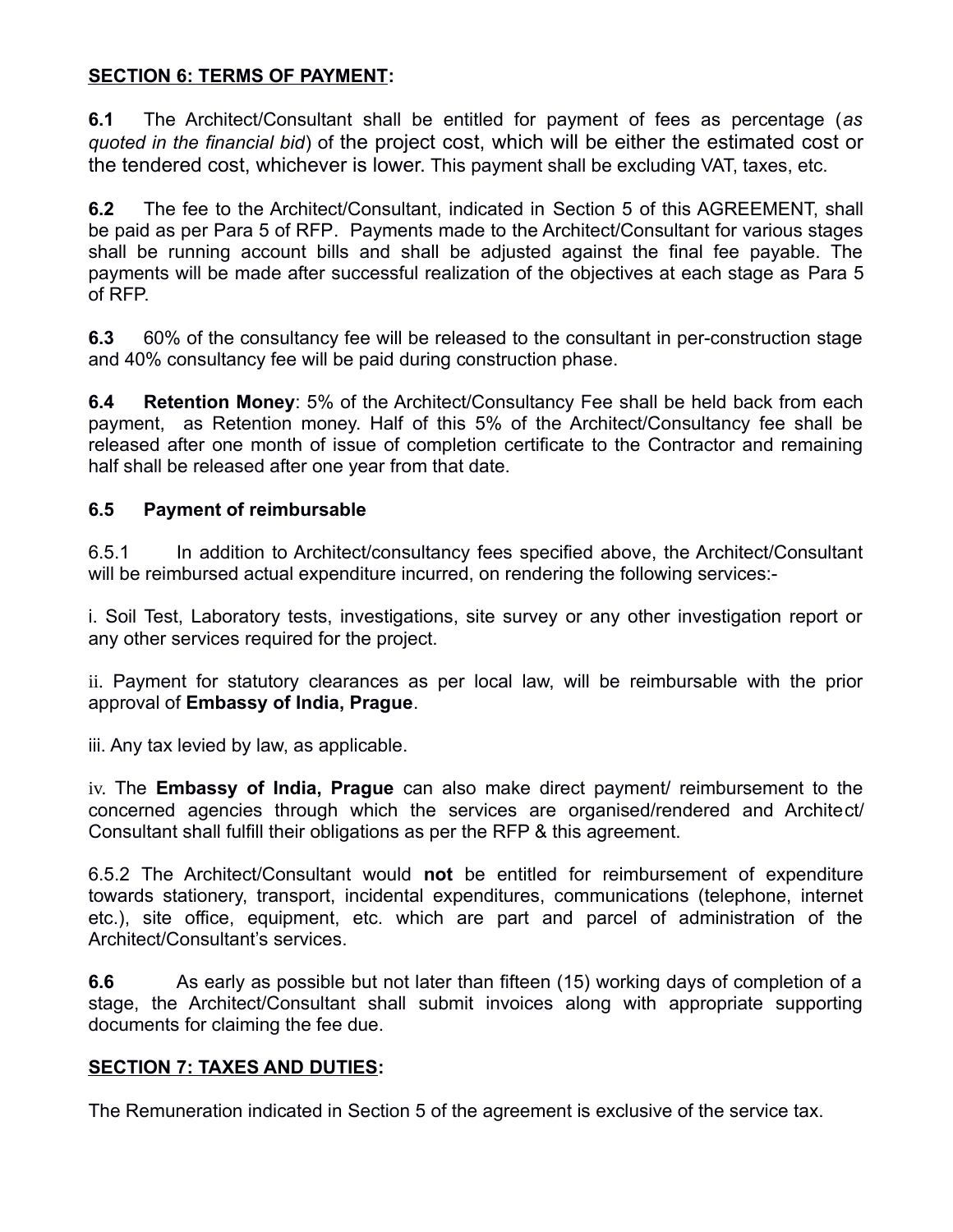### **SECTION 8: PERFORMANCE GUARANTEE AND LIMITATION OF LIABILITY:**

i. Architect/Consultant shall carry out the Services in conformity with generally accepted norms and sound standards of engineering. Architect/Consultant shall be responsible for the technical soundness of the services rendered. In the event of any deficiencies in these services, the Architect/Consultant's liability shall be limited to promptly redoing such services. The Employer shall not be required to pay additional compensation to the Architect/consultant for such re-done services.

ii. Architect/Consultant shall, in order to safeguard the interests of the Employer, endeavour to incorporate appropriate provisions in the specifications for purchase of equipment/ appointment of contractors to ensure that the equipment suppliers/ contractors provide the necessary guarantees of performance. Architect's/Consultant's obligations in this regard shall be limited to providing technical assistance to the Employer in procuring such guarantees.

iii. The overall total liability of Architect/Consultant arising out of this Agreement for conclusively proven lapse of the Architect/ Consultant in executing his scope of services as defined in Section 4 of the Agreement or any subsequent change thereof shall be limited to a maximum ten per cent (10%) of the remuneration mentioned in Section 5 above.

iv. Without prejudice to the generality of the above person, the liability clause will be involved to ensure timely delivery of services by the Architect/Consultant, as per time schedule of the project that will be finalized by mutual agreement between Architect/Consultant, Employer & Contractor. 0.5% of consultancy fee will be deducted for per week of delay of delivery of services as per time schedule, subject to limit of 10% of the total consultancy fee as provided in the section 5 of this AGREEMENT, provided it is conclusively proven that such delay is attributable to the Architect/Consultant within its responsibility in the scope of services as defined in Section 4 of the Agreement.

### **SECTION 9: DRAWINGS AND DOCUMENTS:**

Architect/Consultant shall carry out the review work indicated in Section 4 of RFP document based on the drawings provided by the Employer.

### **SECTION 10: DOCUMENTS/INFORMATION TO BE PROVIDED:**

The scope of services, as detailed in the RFP document indicated in Section 2 of this AGREEMENT, is based on the understanding that Employer shall provide all necessary data/ document/information to the Architect/Consultant, which shall be the base information/input, relied upon by the Architect/Consultant for rendering the services.

### **SECTION 11: FORCE MAJEURE:**

In the event that either party is prevented wholly or in part, by any force majeure cause, as defined hereinafter from performing or accepting performance by the other party, the parties will either agree to a fresh completion date by condoning the period of delay arising out of such non-performance or may by mutual consent, treat the contract as terminated. However, if the force majeure conditions persist for an unreasonably long time, the party not under force majeure conditions may, by giving a notice to the other party, terminate the contract. In either case of termination, both parties will have no claim for compensation against each other, but shall receive their dues as prevailing on the date of commencement of force majeure conditions. Force Majeure is herein defined as: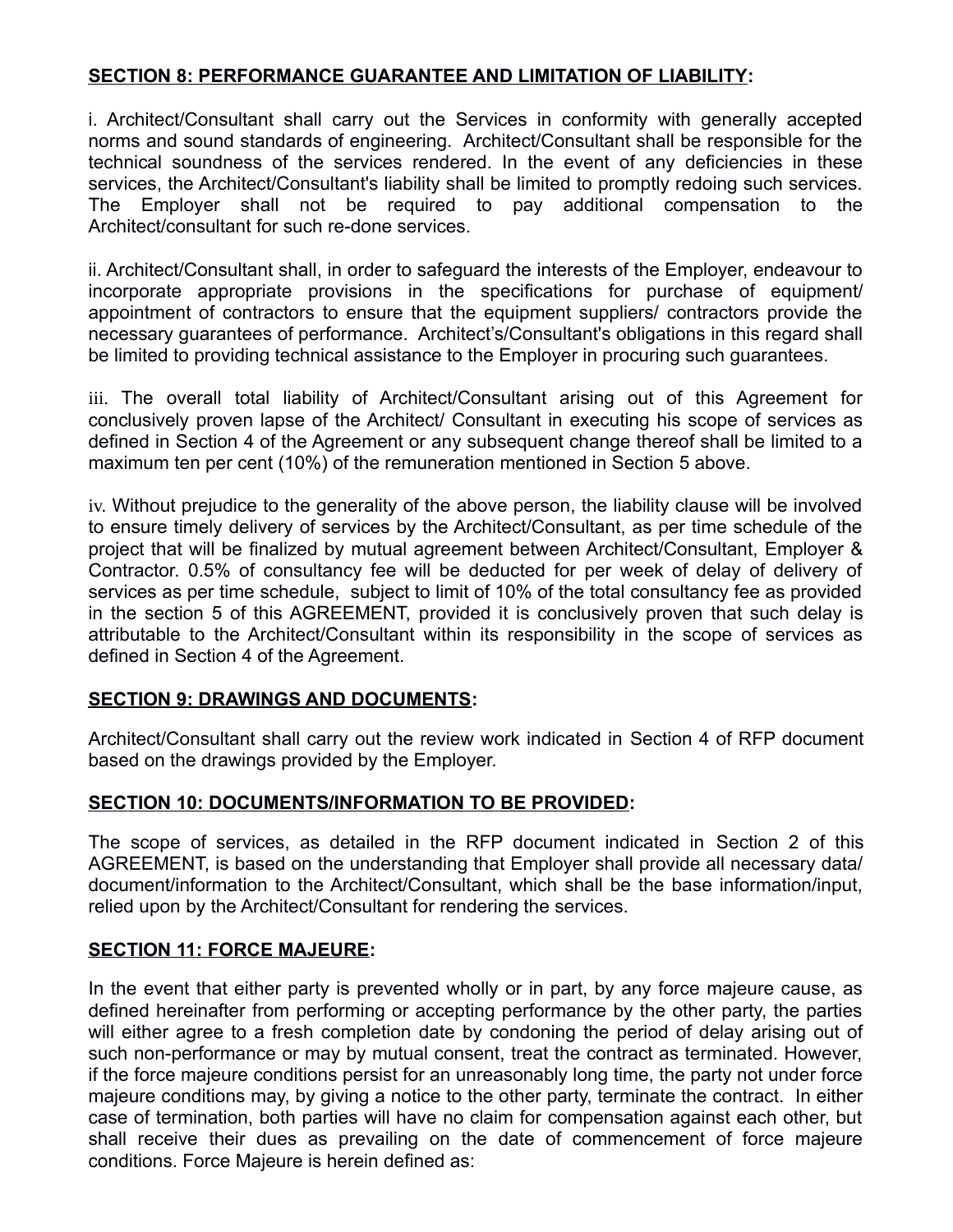i. Any cause which is beyond the reasonable control of the Architect/Consultant or Employer.

ii. Natural phenomena including but not limited to weather conditions, fire, explosion, flood, drought, earthquake and epidemic.

iii. Acts of any Governmental authority, domestic or foreign, including but not limited to war declared or undeclared, priorities, guarantees, endangers, licensing controls or production or distribution restrictions;

iv. Disruption in communication;

v. Strikes and lockouts;

vi. Sabotage, riot, civil commotion, invasion and insurrection.

### **SECTION 12: ARBITRATION:**

i. In the event of any dispute or difference arising at any time between the parties relating to the construction; meaning or effect of this AGREEMENT or any other cause or any content of the rights and liabilities of the parties or other matters specified herein or with reference to anything arising out of or incidental to this AGREEMENT or otherwise in relation to the terms; whether during the continuance of this AGREEMENT or thereafter, such disputes or differences shall be endeavoured to be solved by mutual negotiations.

ii. If, however, such negotiations are infructuous, Arbitration shall be carried out as per provisions of UNCITRAL (United Nations Commission on International Trade Laws). The venue of arbitration shall be **Prague, Czech Republic**.

iii. Any reference to arbitration shall not relieve either party from the due performance of its obligations under this **AGREEMENT**.

### **SECTION 13: OWNERSHIP OF DOCUMENTS:**

All the drawings, reports and documents reviewed by the Architect/Consultant in the performance of the **AGREEMENT** shall at all stages be and remain the property of the Employer and while in the custody of Architect/Consultant shall be fully available to Employer and its duly authorized representatives. On completion of assignment, all the reviewed drawings etc. shall be delivered by the Architect/Consultant to the Employer.

### **SECTION 14: TIME SCHEDULE:**

Subject to Section 20 (i), the time period for completion of the Services which shall be carried out by the Architect/Consultant/Project Manager and their Local Sub Architect/Consultants with the due expedition and strictly in accordance with the time schedule, which is as per the contractor's work i.e. upto \_\_\_ **(to be indicated by the Mission)** months or till completion of the work whichever is later.

### **SECTION 15: TERMINATION:**

Under overall circumstances, if the Employer terminates the Agreement either in whole or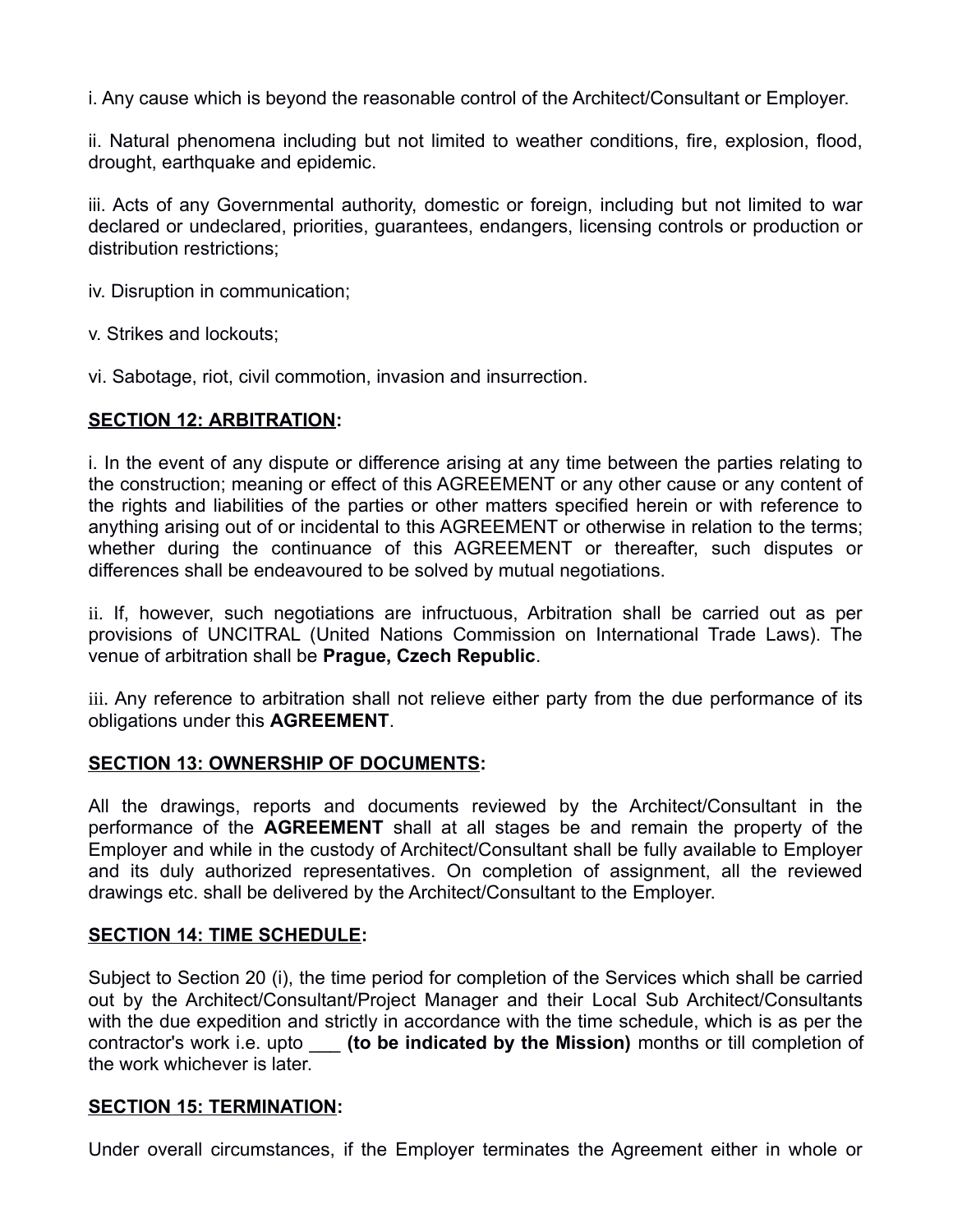portion thereof, Architect/Consultant shall be compensated for the services carried out till the date of termination, less any disputed amount. The Employer shall discuss in detail with Architect/Consultant to exhaust all possibilities of Architect/Consultant not being able to deliver its services before applying the termination clause.

### **SECTION 16: INDEMNITY:**

Subject to Section 8 of this **AGREEMENT**, Architect/Consultant shall be liable for and shall defend indemnify and hold Employer, its officers, agents and employees free and harmless for all losses, injuries, claims, demands, liens and judgements of any description arising out of performance or non-performance of this Agreement to the extent that such losses, injuries, claims, demands, lens and judgements are the result of an actual or alleged error, omission or negligent act of the Architect/Consultant or any person employed or agent engaged by the Architect/Consultant, unless such injury / damages are caused by the Employer's personnel.

### **SECTION 17: LANGUAGE AND MEASUREMENT:**

The English language will be used in all written communications, data drawings and documents exchanged between the Employer and Architect/Consultant with respect to the services to be performed. All reports, drawings, documents and other technical information procured or prepared by Architect/Consultant shall employ metric units of measurements. Gregorian calendar will be followed for the execution of the **AGREEMENT**.

### **SECTION 18: ADDITIONAL SERVICES:**

Architect/Consultant shall make available on the Employer's request such services as may be mutually agreed between the Employer and Architect/Consultant in addition to those described in this AGREEMENT. The terms and conditions for such additional services shall be mutually agreed upon between the Employer and the Architect/Consultant.

### **SECTION 19: MODIFICATIONS TO AGREEMENT:**

Should circumstances arise which call for modifications of the AGREEMENT, these may be made by mutual consent given in writing. Proposal in this respect from one Party shall be given due consideration by the other Party.

### **SECTION 20: VALIDITY OF AGREEMENT:**

i. This AGREEMENT shall without prejudice to the provision of Section 11 (Force Majeure) and Section 15 (Termination) remains in force till the successful commissioning of the project which is expected as per the **contractor's work i.e.** \_\_\_ (To be indicated by the **Mission/Post)** months or till completion of the work whichever is later.

ii. If, however, due to some unavoidable reasons the successful commissioning of the project gets delayed, the validity of the agreement, as provided in Section 14 may be suitably extended by way of an amended agreement duly executed by the parties' upto **months**, **or till completion of the work whichever is later.**

### **SECTION 21: APPROVALS:**

Any approvals to be obtained by either party from the other under this AGREEMENT shall not be unreasonably denied or withheld.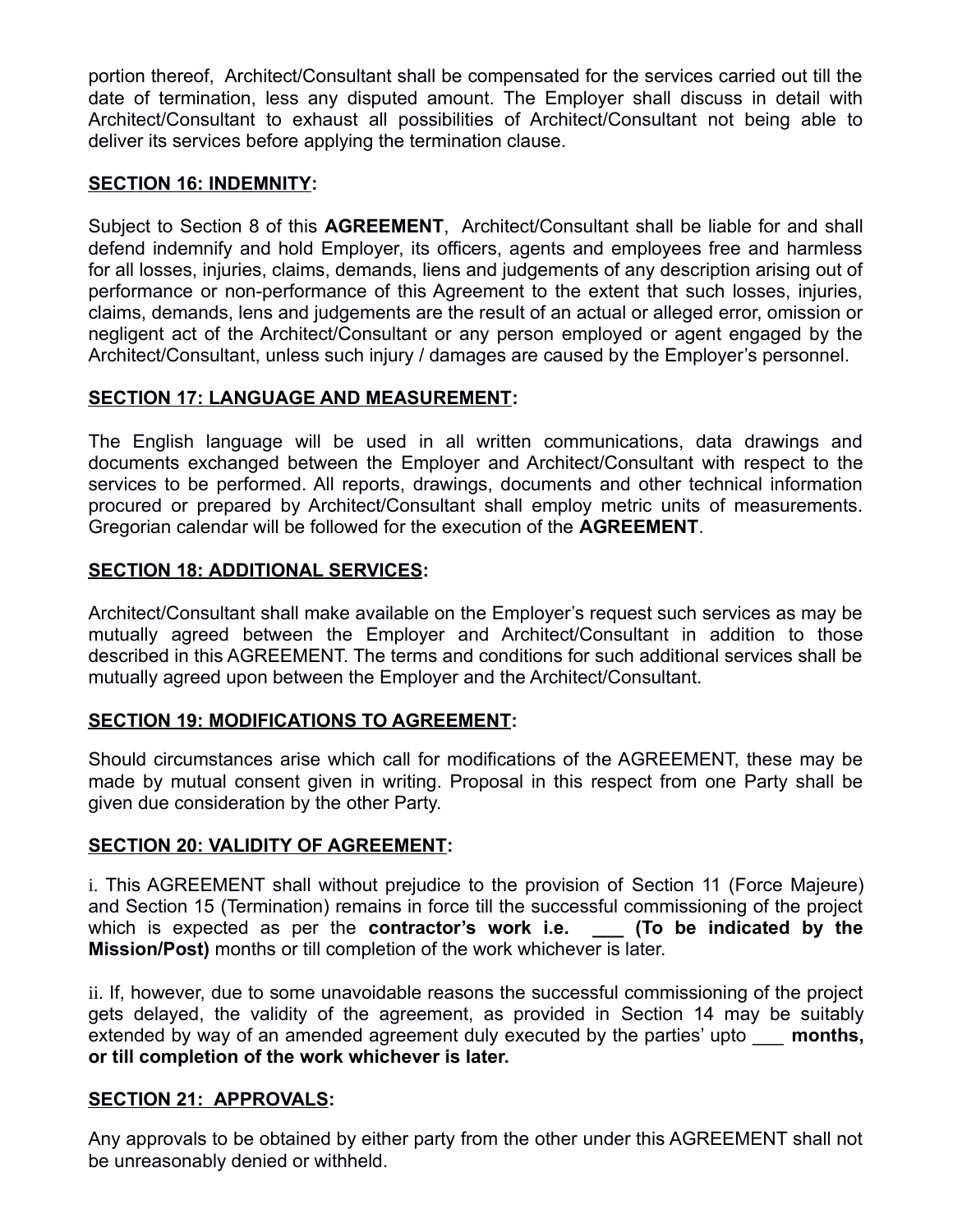# **SECTION 22: CO-OPERATION BETWEEN PARTIES:**

i. The Employer shall nominate an officer to represent it for the purpose of this AGREEMENT and the name, designation and address of the officer so nominated shall be intimated to Architect/Consultant. Similarly, Architect/Consultant shall nominate and intimate in writing particulars of an officer to represent it.

ii. The officer nominated by the Employer and by Architect/Consultant shall be fully authorized to give and receive instructions and decisions which shall be deemed to have been given by the Employer and Architect/Consultant respectively who shall be bound by such decisions and instructions given/received by their nominated officers. It is, however, understood and agreed to by and between the parties hereto that the parties shall work in close co-operation with each other at all times in order to ensure timely completion of the project.

### **SECTION 23: ENTIRE AGREEMENT:**

i. This AGREEMENT constitutes the entire AGREEMENT by and between the parties. Each party to this Agreement by its execution acknowledges that the parties jointly prepared this Agreement hereto. There are no understandings, agreements or representations not specified in this Agreement.

ii. All previous AGREEMENTS and communications relative hereto is superseded unless otherwise incorporated hereto.

### **SECTION 24: CONFIDENTIALITY:**

i. This Agreement, all communications and information obtained by Architect/Consultant from the Employer relating to this Agreement, and all information developed by the Architect/Consultant under this Agreement are confidential. Except as provided by law or with prior written consent of the authorized representative of the Employer, the Architect/Consultant shall neither divulge to nor discuss with any third party either the work and service provided hereunder, or any communication or information in connection with such services or work.

ii. Architect/Consultant shall not publish or cause to disseminate through any press / media release, public statement or marketing or selling effort any information which relates to this Agreement without the prior written approval of the Employer.

### **SECTION 25: REPRESENTATIONS, WARRANTIES AND DISCLAIMERS:**

The Architect/Consultant represents and warrants to the client that:

i. It has full power and authority to execute, deliver and perform its obligations under this Agreement and to carry out the transactions contemplated hereby.

ii. This Agreement constitutes its legal valid and binding obligation enforceable against it in accordance with the terms hereof.

iii. It is subject to Laws of **Czech Republic** with respect to this Agreement and it is hereby expressly and irrevocably waives any immunity in any jurisdiction in respect thereof.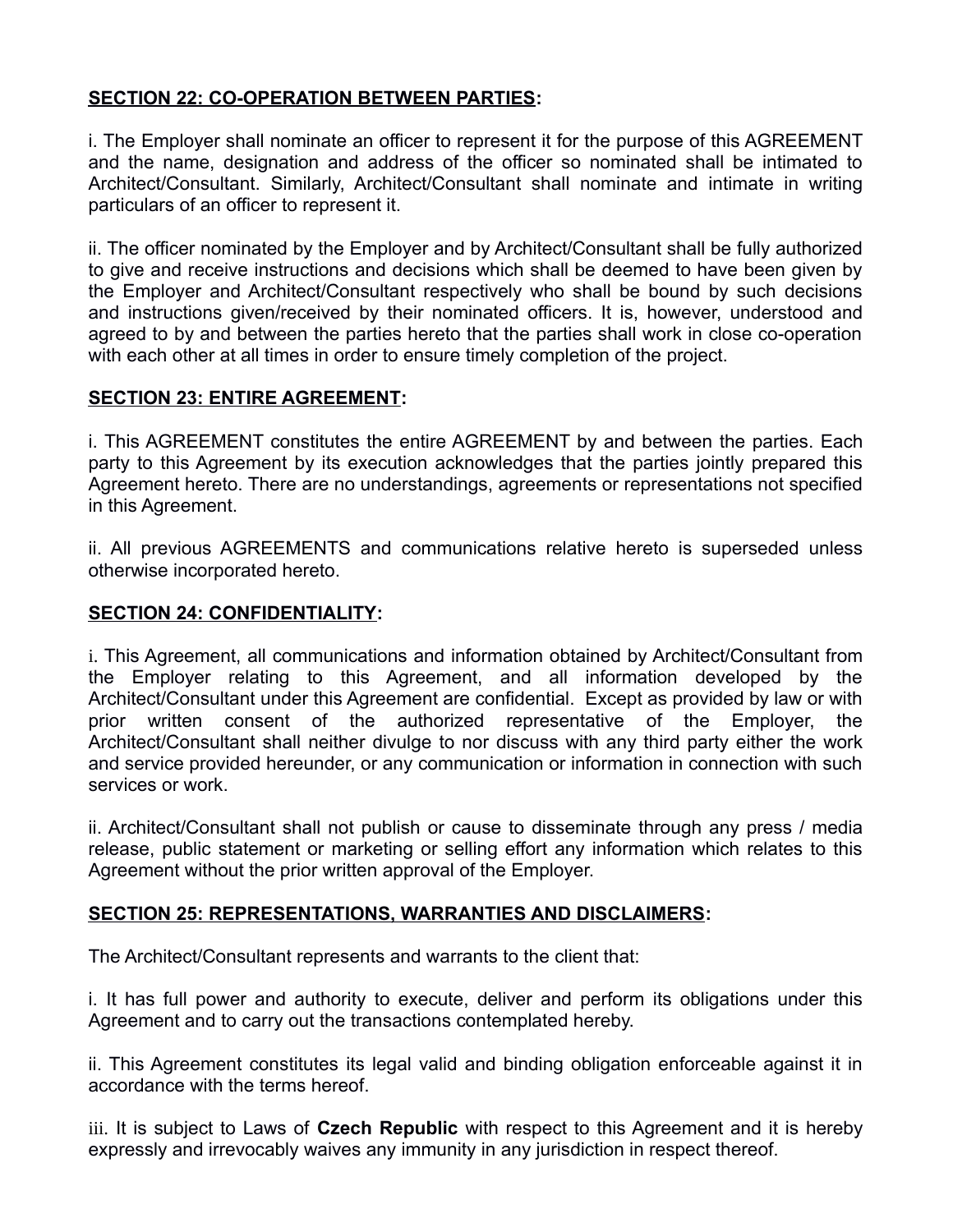iv. There are no actions, suits, proceedings or investigations pending or to the Architect/Consultant knowledge, threatened against it at law or in equity before any court or other judicial, quasi-judicial or other authority the outcome of which may result in the breach of or constitutes a default of the Architect/Consultant under this Contract or materially affect the discharge by the Architect/Consultant or its obligations under the Agreement.

v. No representation or warranty by the Architect/Consultant contained herein or any other document furnished by the Employer contains or will contain any untrue statement of material fact or omits or will omit to state a material fact necessary to make representation or warranty and misleading.

### **SECTION 26: WAIVERS:**

No waiver of any condition, requirement or right expressed in this Agreement shall be implied by any forbearance of the Employer to declare a default or failure to perform or to take any other action on account of the violation of such condition if such violation be continued or repeated.

### **SECTION 27: SEVERABILITY:**

If for any reason any provision of the Contract is, or becomes invalid, illegal or unenforceable or is declared by any Court of competent jurisdiction or any other instrumentation to be invalid, illegal or unenforceable, the validity, legality or enforceability of the remaining provisions shall not be affected in any manner and the Parties shall negotiate in good faith with a view to agreeing upon one or more provisions which may be substituted for such invalid, unenforceable or illegal provisions, as nearby as possible. Failure to agree upon such provisions shall not be subject to dispute resolution under the Contract or otherwise.

### **SECTION 28: SURVIVAL:**

The termination of this Agreement shall not;

i. Relieve the Architect/Consultant or the Employer of any obligations hereunder which expressly or by implication survive Termination hereof.

ii. Except as otherwise provided in any provision of the Contract expressly limiting the liability of either party shall not relieve either party of any obligations or liabilities for loss or damage to the other party arising out of or caused by acts of omissions of such Party prior to the effectiveness of such Termination or arising out of such Termination.

### **SECTION 29: NOTICES:**

All notices to be given by either Party to the other in connection with rights and obligations of both Parties under or pertaining to this AGREEMENT shall be sent by post, postage prepaid or by courier and if given by facsimile, e-mail, telephone or verbally, they shall be confirmed by registered letter or courier and addressed as follows:

### *Embassy of India, Milady Horakove 60/93, 170 00, Praha-7, Czech Republic*

And

*M/s (…..name of the Architect/ Consultant….) (….Full address of the Architect/Consultant...).*